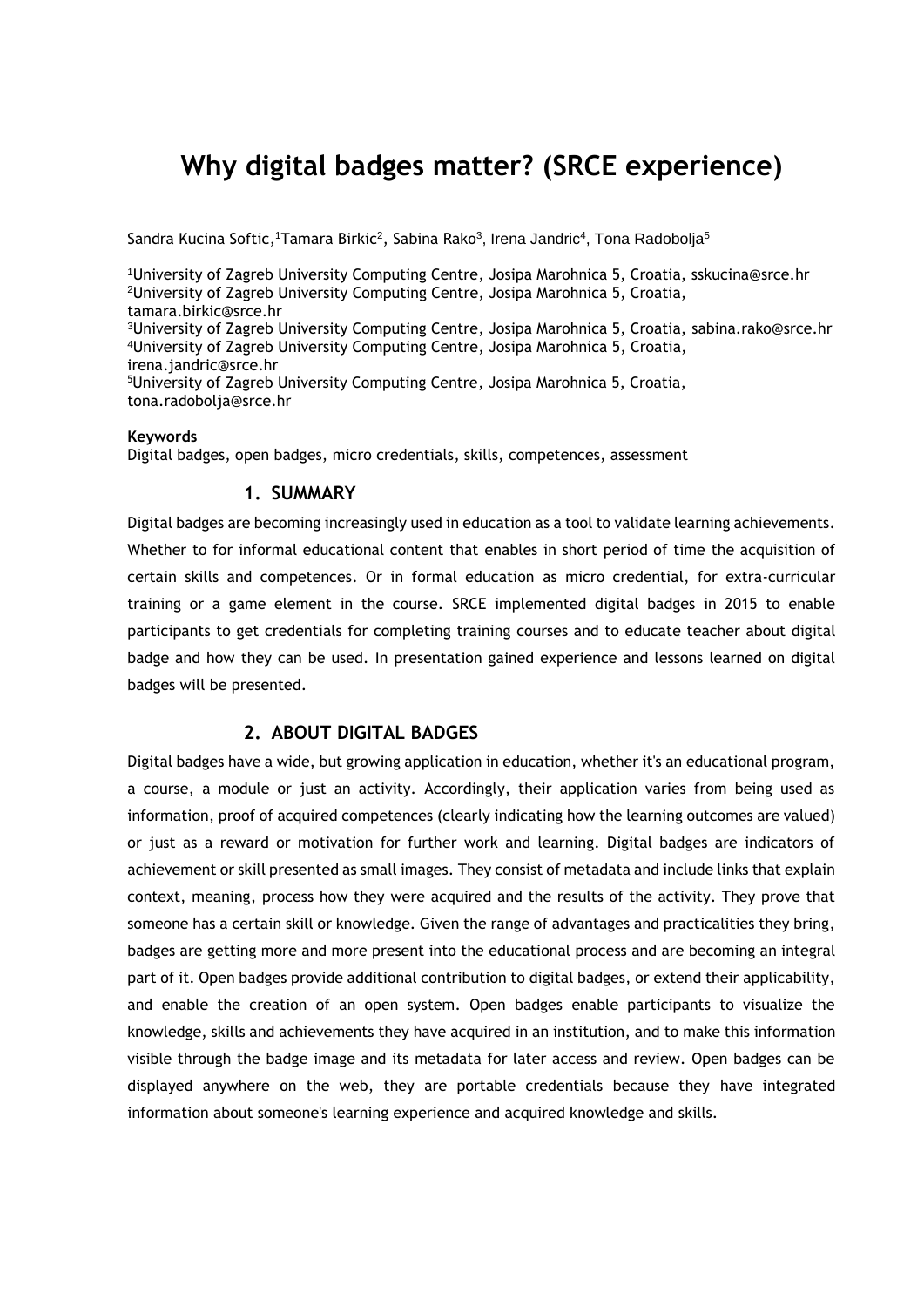## **3. SRCE EXPERIENCE WITH IMPLEMENTATION OF DIGITAL BADGES**

University Computing Centre SRCE (www.srce.hr/eng) as the national competence center for information and communication technologies and the center for education and support in the area of ICT application have introduced digital badges into its learning activities in 2015. The E-learning Centre at SRCE [\(www.srce.hr/elc\)](http://www.srce.hr/elc) implemented badges in its online courses on topic of the Moodle and e-learning technologies. They were awarded as a credentials for completing all the activities in the course. The aim was to enable participants who completed the course to share the evidence of their gained skills and knowledge but also to acquaint teachers with digital badges and possibility to use them in their teaching. First reactions from participants were divided. Some teachers this was gamification of the educational process but others the rather positive about it. In the role of participants, they liked the possibility to receive, beside paper certificate of completion, digital certificate for their learning achievements. One more benefit from digital badges was that they could be using in educational process as the reword for achievements in the course or in the extracurricular activity and additional motivation for students. This digital certificate contained information about the course, the course provider, learning outcomes of the course and the assessment methods. The initiative was recognized by other services in the SRCE: first in 2016 the educational programmes for IT specialists (Linux academy and edu4IT programme), and in 2018, the online basic IT courses (called Tečajevi SRCA). Today, all SRCE online courses have possibility for participants to earn digital badges, it has become a standard component. Besides them, number of face-to-face courses added the possibility to earn digital badge as well.



Picture 1: Digital badges by SRCE awarded for completion of courses developed by E-learning Centre

SRCE had the opportunity to be a project partner in the Erasmus+ project ReOPEN. – Recognition of Open and Valid Learning (http://reopen.eu) which was coordinated by the Vytatus Magnus University from Lithuania. The project goal was to create instruments to develop validated open online learning for recognition of prior and non-formal learning. One of the project activities was to explore the application of digital badges as a new form of digital credentialisation and tracking one's learning path in non-formal open learning. SRCE participated in the realization of this activity and co-developed the educational materials on digital badges. Besides the educational material, project partners developed the workshop on the recognition of non-formal learning which included the part about digital badges as well. The workshops prepared by SRCE attracted high number of teachers from schools and higher education, as well as the educators working in adult education system. Their feedback was very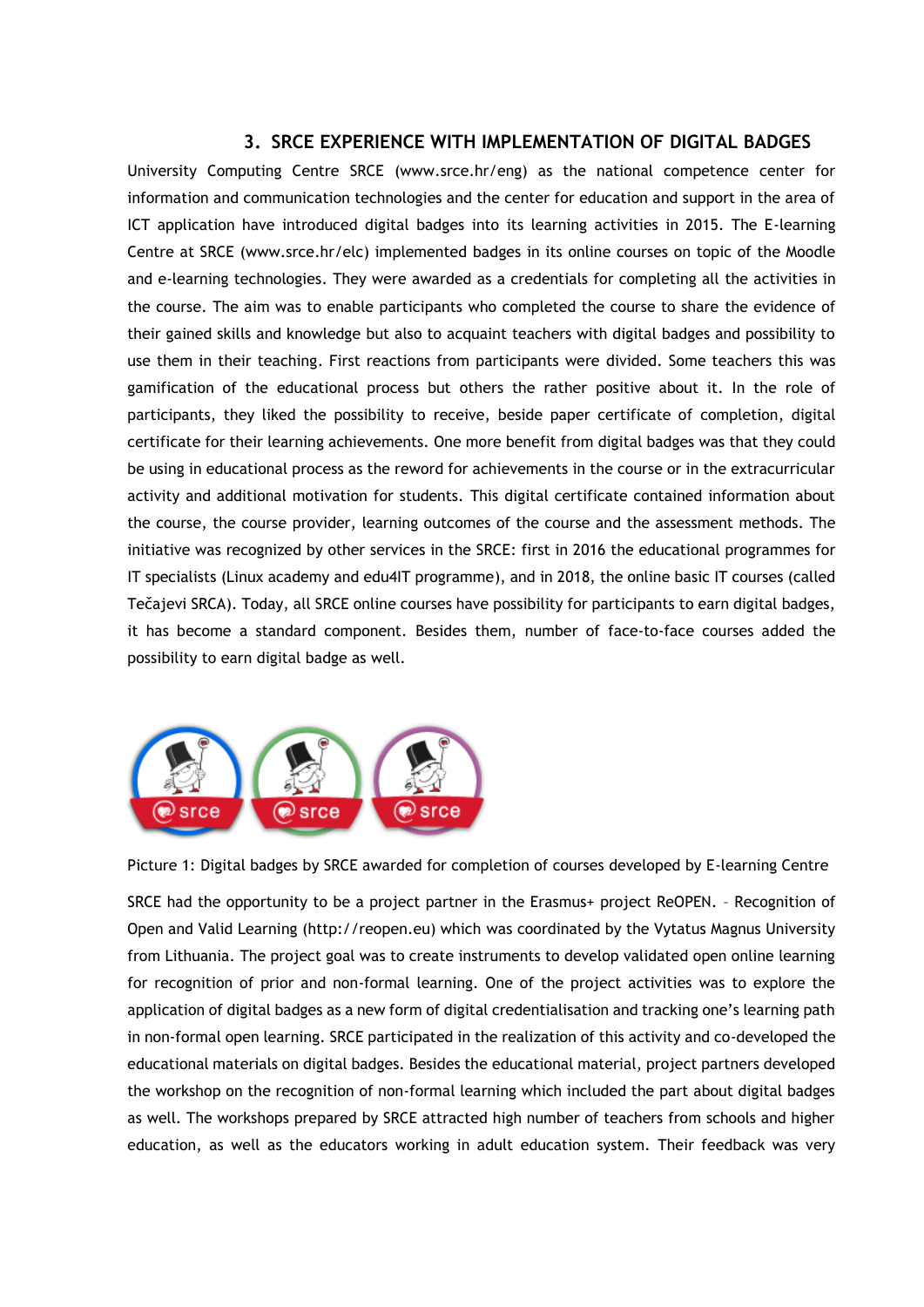positive especially on the part regarding the implementation of digital badges. SRCE team gained valuable experience in this project, especially on digital badges.

# **4. DEVELOPMENT OF THE ONLINE COURSE ON DIGITAL BADGES**

The next step SRCE took was development of the online course on digital badges and their application in learning activities in Croatian language.

Development of the online course "Digital badges application in the learning activities" (Primjena digitalnih znački u obrazovnim aktivnostima" started in spring 2018. The aim of the course was to familiarise teachers and anyone involved in education process with the concept of digital badge, what it consists of, what it is used for, how it's being created and how it can be used in different educational environments.



Picture 2: Main page of the online course on digital badges

The course was prepared and developed by SRCE team and reviewed by external expert. The online course was developed using the e-learning platform Moodle, widely used for online courses developed by SRCE. The course was in production from the mid-September 2018 and first feedback from course participants was very positive. In first three months 334 participants enrolled into the course. This results were more than it was expected and are considered great success. Usually teachers are